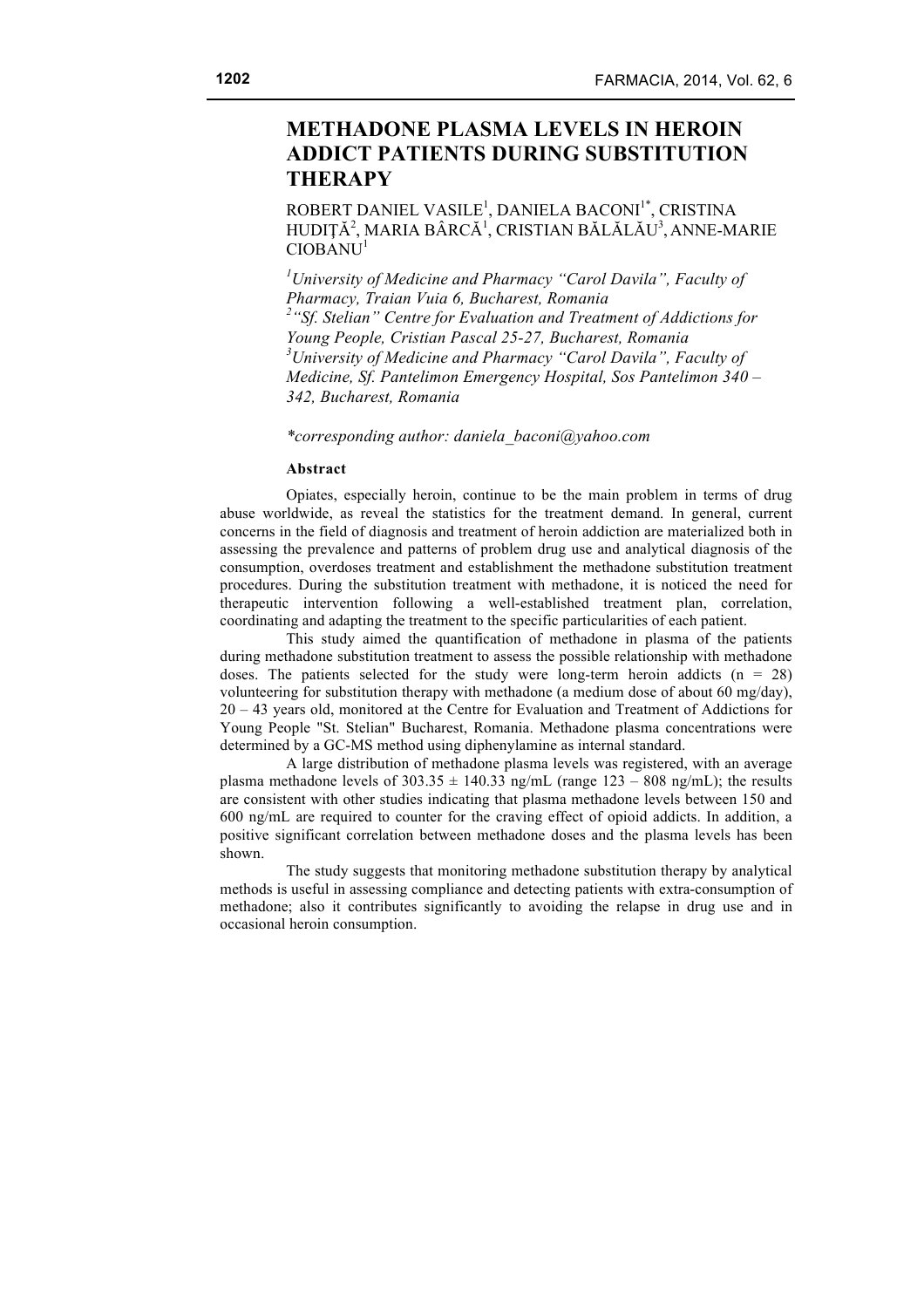#### **Rezumat**

La nivel mondial, opiaceele şi în special heroina, rămân principala problemă în ceea ce priveşte abuzul de droguri, după cum o demonstrează statisticile referitoare la cererea de tratament. În general, preocupările actuale în domeniul diagnosticului şi tratamentului dependenței de heroină se concentrează asupra evaluării prevalenței și a tiparelor de consum de droguri, precum şi asupra diagnosticului analitic al consumului, tratamentului supradozărilor și stabilirii procedurilor de tratament de substituție cu metadonă. În timpul tratamentului de substituție cu metadonă, se remarcă necesitatea unei intervenții terapeutice conform unui plan de tratament bine stabilit, corelarea, coordonarea și adaptarea tratamentului la particularitățile specifice fiecărui pacient.

Acest studiu a avut ca scop cuantificarea metadonei din plasma pacienţilor aflaţi în tratament de substituţie cu metadonă pentru a evalua posibila corelaţie cu dozele de metadonă.

Pacienții selectați pentru studiu sunt dependenți de heroină pe termen lung (n = 28), care au intrat voluntar în tratamentul de substituție cu metadonă (cu doză medie de 60 mg/zi), cu vârstă cuprinsă între  $20 - 43$  de ani, monitorizați la Centrul de Evaluare și Tratament al Toxicodependenţelor pentru Tineri "Sfântul Stelian" Bucureşti, România. Nivelele plasmatice de metadonă au fost determinate printr-o metodă GC-MS, folosind difenilamină ca standard intern.

A fost obținută o distribuție mare a concentrațiilor plasmatice de metadonă, cu un nivel mediu de  $303,35 \pm 140,33$  ng/mL (interval 123-808 ng/mL); rezultatele sunt în concordanță cu alte studii care indică faptul că nivele plasmatice de metadonă între 150 și 600 ng/mL sunt necesare pentru a contracara *craving-ul* dependenților de opiacee. În plus, a fost demonstrată o corelație pozitivă semnificativă între dozele de metadonă și nivelele sale plasmatice.

Studiul sugerează că monitorizarea terapiei de substituție cu metadonă prin metode analitice este utilă pentru evaluarea complianței la tratament și detectarea pacienților cu extra-consum de metadonă. De asemenea, aceasta contribuie în mod semnificativ la evitarea recăderilor în consumul de droguri și în consumul ocazional de heroină.

**Keywords**: heroin addiction, methadone substitution therapy, methadone plasma levels

## **Introduction**

Opiates and opioids are the first on the list of problematic drugs that cause most diseases and drug-related deaths worldwide [18].

Drug addiction treatment is a long-term process that implies multiple interventions until achieving abstinence. Addiction treatment, including diagnosis, medical assistance, and social reintegration of addicts, has the purpose to improve the health status and the quality of life. This can be achieved by diminishing the drug use, the morbidity and mortality due to the addiction, and by facilitating the access to public services and full social reintegration.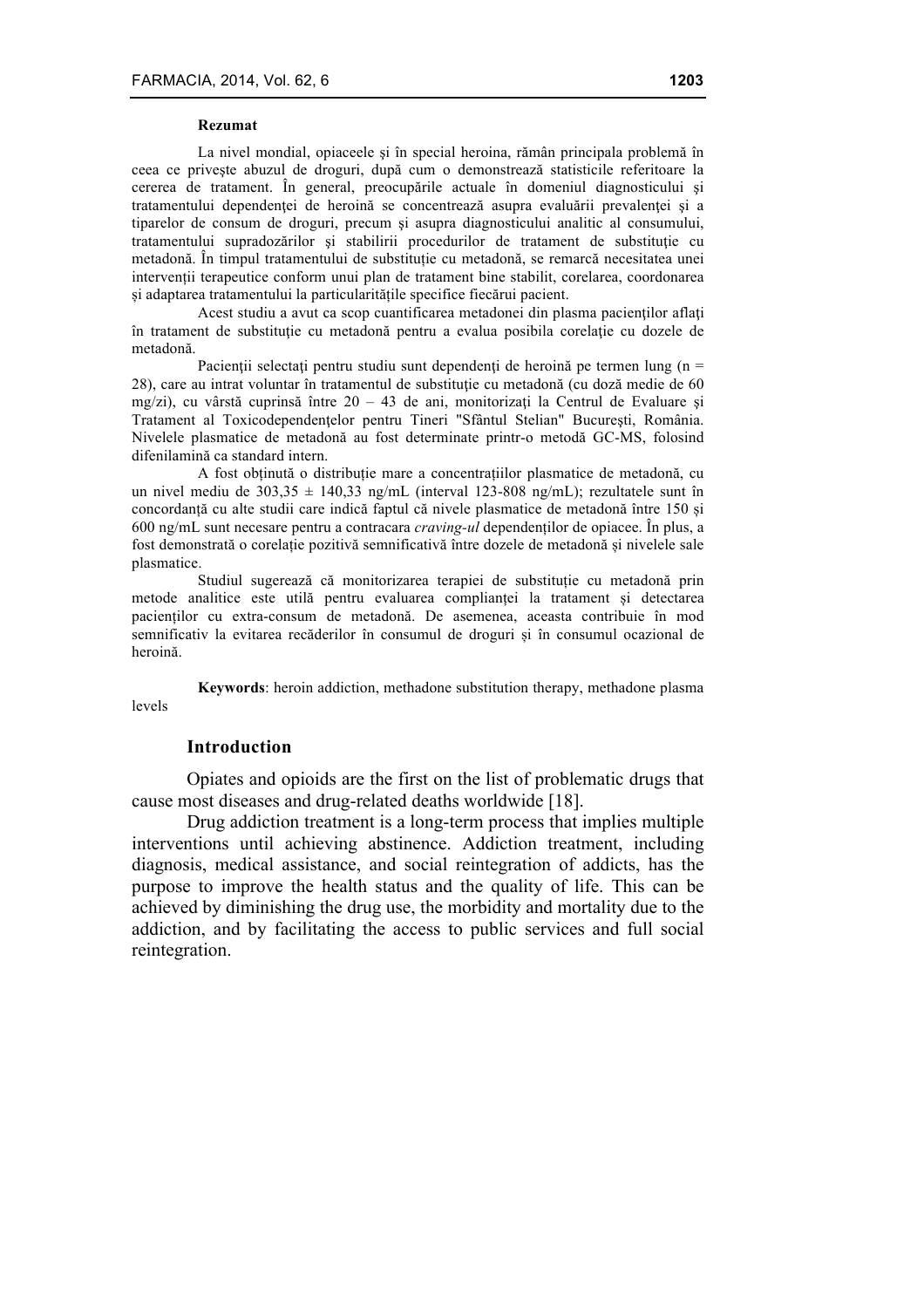The use of methadone in the substitution treatment of opiate addict patients is well-documented [17]. Clinical success in the methadone substitution treatment depends on the methadone dosage suitable to maintain blood levels in the pharmacologically effective range. Many studies highlighted the insufficient methadone dosage as a major cause of the treatment failure. Several evidences suggest a relationship between methadone dose and plasma methadone concentration in addicted patients during substitution therapy.

Individualization of methadone dose is necessary for optimal clinical response, due to the differences in methadone pharmacokinetics.

Methadone is rapidly absorbed after oral administration; it is widely distributed in the tissues, with high levels in the liver, lungs and kidney.

Biotransformation of methadone, mainly catalysed by CYP3A4, results in 2-ethylidiene-1,5-dimethyl-3,5-diphenylpyrrolidine (EDDP major urinary metabolite), and 2-ethyl-5-methyl-3,3-diphenyl-1-pyrroline (EMDP). Both metabolites are inactive.

The methadone plasma concentrations evaluated 24 hours after the methadone daily doses have been proposed as a measure of efficacy of the treatment [9]. The aim of this study was to quantify the plasma methadone levels in patients during methadone substitution therapy to determine the correlation with methadone dosage.

## **Materials and Methods**

The study group consisted of 28 heroin addict patients,  $20 - 43$  years old, voluntarily enrolled in the methadone substitution treatment and monitored at "Sf. Stelian" Centre for Evaluation and Treatment of Addictions for Young People in Bucharest, Romania. The inclusion criteria in the substitution treatment were the following: addiction diagnostic (ICD-10), analytic diagnostic of opiate abuse, one year of heroin dependence, polydrug abuse, comorbidity (C and B hepatitis). The study was approved by the Ethical Committees of the Centre and was carried out in accordance with the Declaration of Helsinki [19]. The informed consent for the participation in study was obtained from all patients.

The data for socio-demographic, substance use history, methadone treatment courses and clinical characteristics was collected from the medical records of the patients. The following parameters were assessed: age, gender, level of education, marital status, criminal history (detention period), age at the beginning of heroin consumption, years of heroin consumption, other drugs use, comorbidities, urine tests for relapse evaluation.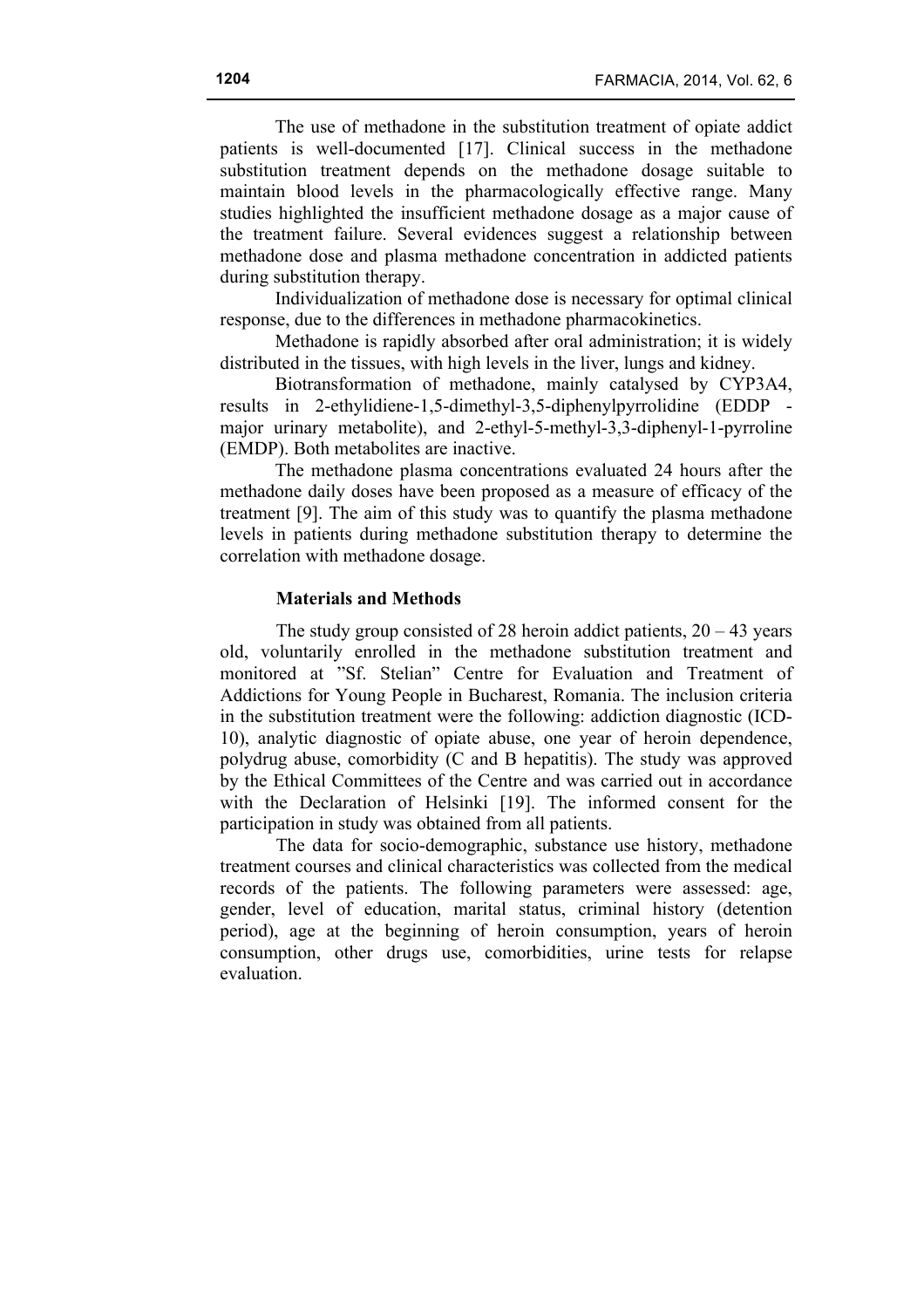Venous blood samples were taken before administration of the daily methadone dose, approximately 24 hours after the previous intake of methadone dose, and plasma has been separated. All patients had negative urine analyses for heroine at that time.

A GC-MS method, using diphenylamine as internal standard and a liquid-liquid extraction procedure (with hexane:i-propanol 97:3) was applied for methadone quantification in plasma [2]. The analysis was performed on a Focus DSQ II GC-MS, and the separation was achieved on TR-5MS capillary column (15m×0.25mm I.D., 0.25 µm film thickness). The injection port (split mode) was set to 220°C. The column temperature had been initially held at 150°C for 1 min; later it was increased to 280°C (10°C/min), then held at 280°C for 1 min. The carrier gas was helium at 1 mL/min.

Sample extraction: to 1 mL plasma sample, 250 µL diphenylamine 0.01% in methanol (internal standard), 500 µL of 2 M kalium hydroxide, pH 10, and 4 mL of mixture n-hexane:2-propanol (97:3) were added. The extraction was performed in a shaker for 15 min., then the samples were centrifuged 10 min at 3000 rpm; the organic layer was then transferred into a separate tube and evaporated under nitrogen stream at 40°C. The residue was reconstituted in 100µL of methanol and 1µL of sample was analysed by GC.

Biochemical parameters such as aspartate aminotransferase (AST), alanine aminotransferase (ALT), gamma-glutamyl transferase (GGT) activity, glucose, cholesterol, and triglycerides were determined using commercial kits (Randox, UK). The haemoglobin concentration and leukocyte count were determined using an automated haematology analyser.

*Statistical analysis*. Descriptive statistics, frequency distribution, and comparison were performed with SPSS Statistics ver. 21; data for different parameters are presented as the mean ±standard deviation (SD). The correlations between the investigated parameters, using correlation coefficients (Pearson, Spearman and Kendall), were also evaluated. All tests were statistically significant at threshold  $p_1 = 0.05$  and  $p_2 = 0.01$ .

## **Results and Discussion**

### *The socio-demographic, substance use history, and clinical characteristics*

Twenty-eight heroin addicts of  $20 - 43$  years old, stabilized in the methadone maintenance treatment (MMT) programme at "Sf. Stelian" Centre Bucharest have been selected for the study. It can be noticed the prevalence of the male in the study group, the male/female ratio being 2.50 (Table I). The average age was  $32.89 \ (\pm 5.32)$  years (range  $20 - 43$ ) for the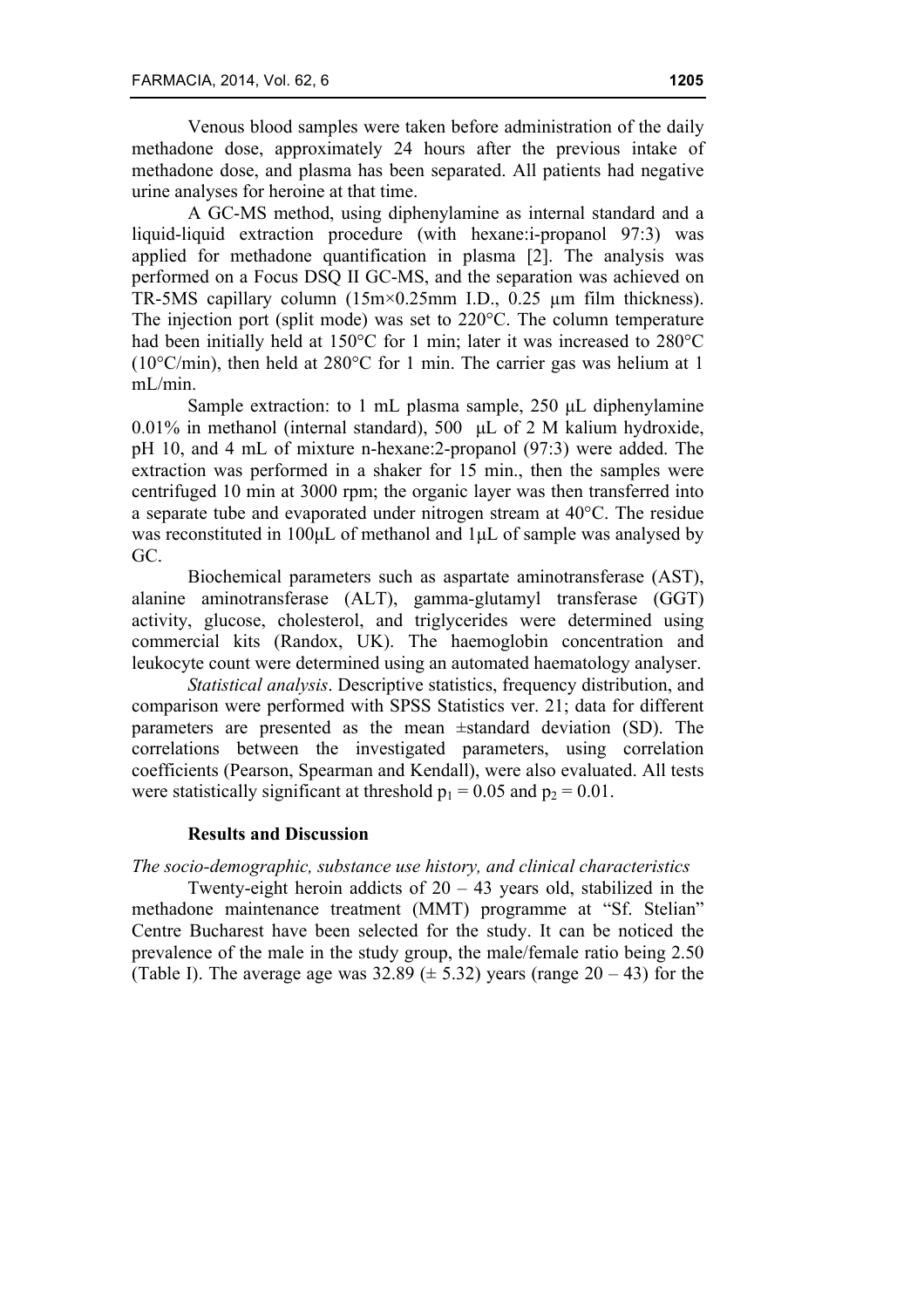whole group. The distribution of the patients according to their age group indicates the most frequent age groups  $30 - 35$  years (39%),  $35 - 40$  years (28%), and  $25 - 30$  years (14%) (Table I, Figure 1).

Table I describes the socio-demographic, substance use history and clinical characteristics of the study group.

#### **Table I.**

The socio-demographic, substance use history, and clinical characteristics for the study group

| Total cases                      | 28                                                                  |  |  |  |
|----------------------------------|---------------------------------------------------------------------|--|--|--|
| Gender distribution              | 20 men, 8 women                                                     |  |  |  |
| Men/women ratio                  | 2.50                                                                |  |  |  |
| Mean age (years)                 | 32.89 ( $\pm$ 5.32) (range 20 – 43)                                 |  |  |  |
| Frequent age groups              | $30 - 35$ years (39%); $35 - 40$ years (28%); $25 - 30$ years (14%) |  |  |  |
| Duration of heroin use (years)   | 8.62 ( $\pm$ 4.96) (range 1 -17)                                    |  |  |  |
| Other drug use                   | NPS (New Psychoactive Substances) 28.57% (8/28);                    |  |  |  |
|                                  | Marijuana 10.71% (3/28); Benzodiazepines 35.71% (10/28);            |  |  |  |
|                                  | Cocaine 7.14% (2/28); Ketamine 7.14% (2/28)                         |  |  |  |
|                                  | 10.71% declare daily consumption of alcohol                         |  |  |  |
| Level of education               | 1-4 grades 14.29%; 5-8 grades 14.29%; 9-12 grades 32.14%;           |  |  |  |
|                                  | higher education 3.57%; unschooled 7.14%; undeclared 28.57%         |  |  |  |
| Marital status                   | Married 17.86%; unmarried 82.14%; married, with children            |  |  |  |
|                                  | 14.29%; married, no children 3.57%; unmarried, with children        |  |  |  |
|                                  | 32.14%; unmarried, no children 50.00%                               |  |  |  |
| Detention history                | Yes 14.29%; no 85.71%                                               |  |  |  |
| History of screening urine tests | Positive for Opiates 14.29%; positive for Benzodiazepines 14.29%    |  |  |  |
| Comorbidities - positive HCV     | 27 (96.43%)                                                         |  |  |  |
| (number of patients)             |                                                                     |  |  |  |
| Other comorbidities              | HBV 14.29% (4/28); HIV 7.14% (2/28); tuberculosis 7.14%             |  |  |  |
|                                  | $(2/28)$ ; hepatitis A 3.57% $(1/28)$ ; Moderate mental retardation |  |  |  |
|                                  | 3.57% (1/28); Bipolar affective disorder 3.57% (1/28)               |  |  |  |



## **Figure 1.**

The distribution of the patients according to gender and their age group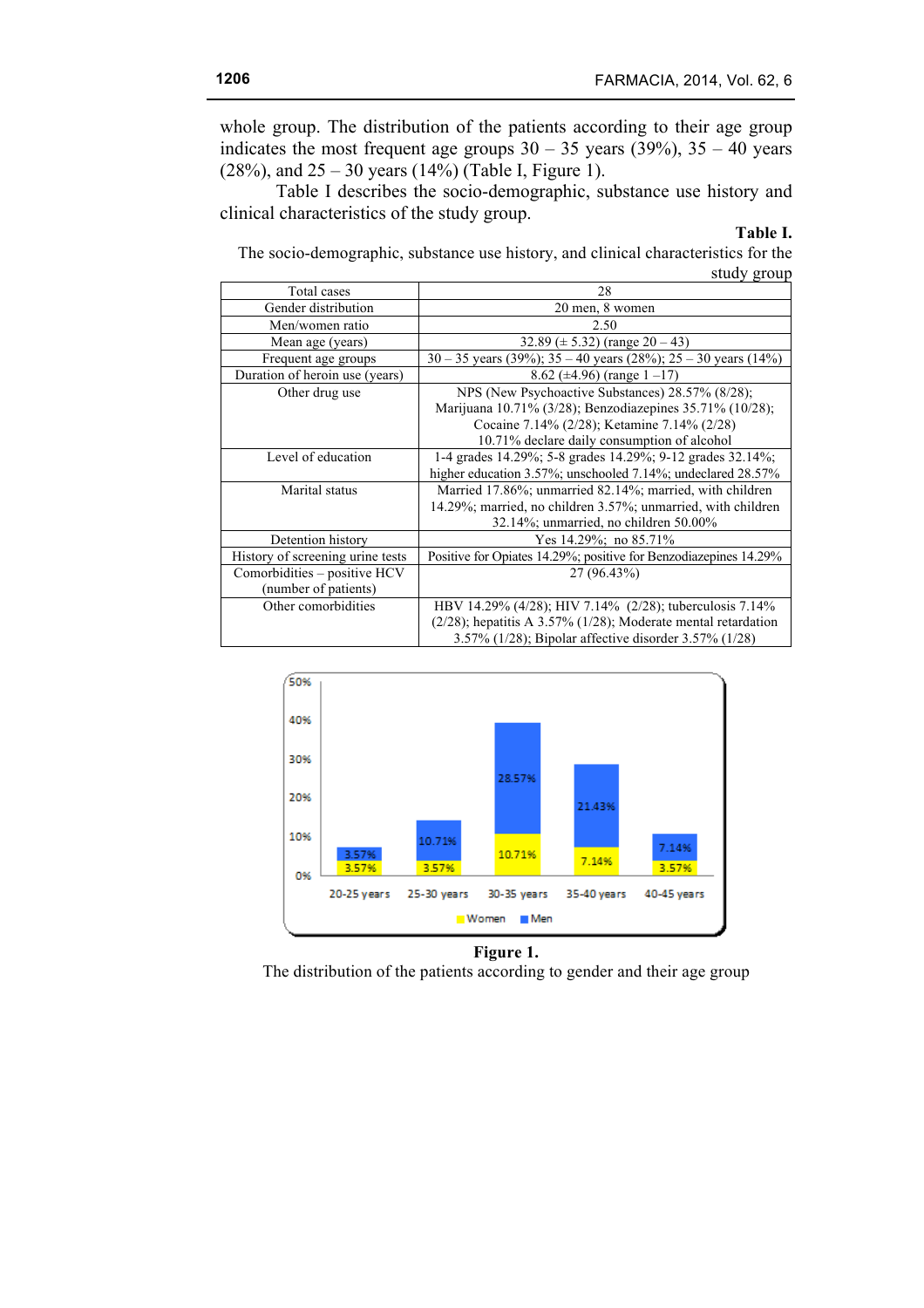The majority of the patients are long-term heroin addicts, the duration of heroin use being approximately 9 years (Table I). Most of the patients are polydrug users, new psychoactive substances (NPS, improperly named "ethnobotanicals") and benzodiazepines being the most frequent drugs used along with heroin (Table I, Figure 2). These results are consistent with the official data published in the national report on drugs, indicating that about half of the people who were admitted for substitution treatment in 2013 for illegal drug use and NPS were opiate users. Of these beneficiaries, about half have had previous episodes of treatment with methadone or other opiates [15].

Negative urine analyses for heroine at the time of methadone quantification have been shown, but the screening urine tests during the methadone treatment revealed occasionally positive test for opiates (14.29% cases) and for benzodiazepines (14.29% cases) (Table I).

The majority of patients had secondary education and high school education level (46.43%); only one patient has higher education. The majority of them were unmarried (82.14%), but 32.14% of these unmarried patients, had children. Few patients (14.29%) had detention history (Table I).

The most frequent comorbidity was the hepatitis C virus (HCV) infection, diagnosed in over 95% of patients (27/28 patients). Many studies reported higher incidence rates of HCV infection in patients who were under methadone substitution treatment [13]. In addition, there were 4 cases with hepatitis B virus (HBV) infection and 2 cases with human immunodeficiency virus (HIV) infection. The data are consistent with the prevalence of drug related infectious diseases showed in the national report on the drug situation. Thus, in 2012 significant increases of HBV and HCV (exceeding European average), and alarming increases of HIV (exceeding European average) cases have been shown [16].

The patients were stabilized in methadone maintenance therapy at an average daily dose of  $59.10\pm11.71$  mg (range  $30 - 85$  mg). It can be noticed that for methadone maintenance the effective daily doses generally reported of  $60 - 80$  mg, but they vary from  $30 - 120$  mg. Doses higher than 120 mg/day may be necessary in some patients, with a rapid methadone metabolism, while few patients can be maintained effectively on doses less than 60mg/day [7]. In our study, 20 patients (40.8%) were given oral methadone doses between  $50 - 65$  mg, 3 patients less than 50 mg, and 5 patients were given doses higher than 70 mg. Significant statistical differences between these subgroups were found in respect to both methadone doses and plasma concentrations of methadone.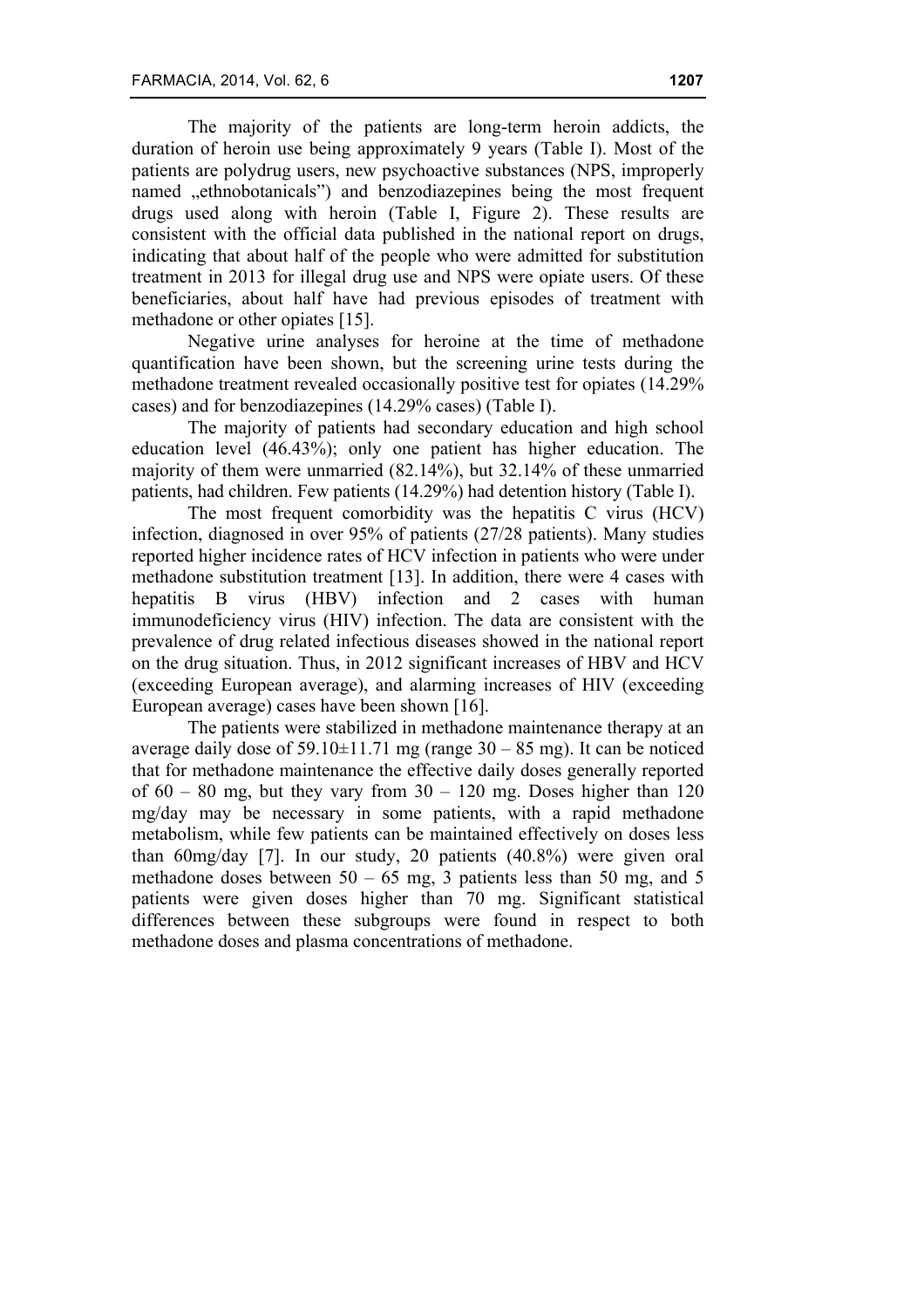

**Figure 2.**

The distribution of the patients according to other drugs use

A profile of the patient enrolled in the methadone substitution therapy reveals a man who is 30 - 40 years old, unmarried, with secondary or high school education and who has a long time history of heroin consumption (about nine years), as single drug or as polidrug abuse. The consumption of heroin in combination, mainly by men, has been also shown as the predominant model of drug abuse, based on the emergency room admission in Romania [11].

## *Quantitative analysis. Methadone plasma levels and the relationship with methadone doses*

Methadone plasma levels were determined by a slightly modified published GC-MS method. Diphenylamine has been used as internal standard, and liquid-liquid extraction technique has been applied. Methadone has been determined in SIM (selected ion monitoring) mode (at m/z 72); the internal standard has been also evaluated in SIM mode (at m/z 163). Working in the full scan mode, the analytical diagnostic has no revealed relapse in heroin or other drugs consumption. A typical chromatogram for the quantification of methadone in a patient sample is presented in Figure 3. Methadone was identified at a retention time of 11.29 min., and the internal standard at a retention time of 6.28 min.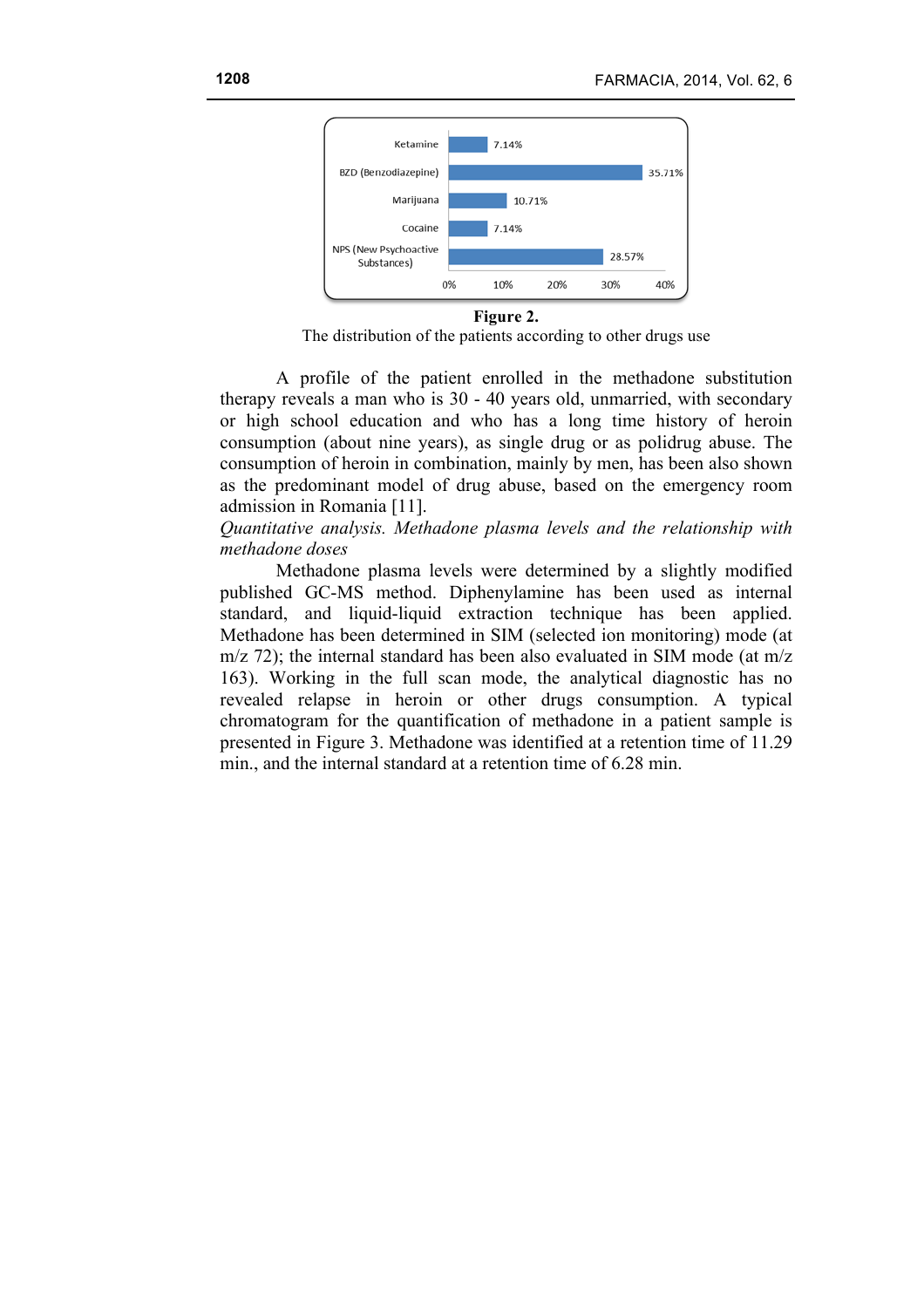

Typical chromatogram for quantification of methadone in plasma patients

A large distribution of methadone plasma levels was shown, in the range of  $123 - 808$  ng/mL (average  $303.35 \pm 140.33$  ng/mL) (Figure 4). The average methadone dose was 59.10 mg  $\pm$ 11.71 (range 30 – 85 mg). Methadone doses in our study ranged between 30 mg to 85 mg with an average methadone dose of 59.51±11.71 mg. Mean plasma methadone concentration was 303.35±140.33 ng/mL; data analysis indicates significant inter-individual variability; some individual data could suggest a possible methadone extra-consumption.

By now there are findings indicating that during methadone maintenance treatment, there are often significant fluctuations in plasma concentrations from day to day. In addition, a decrease in plasma methadone concentration as dispositional tolerance develops, has been shown [8].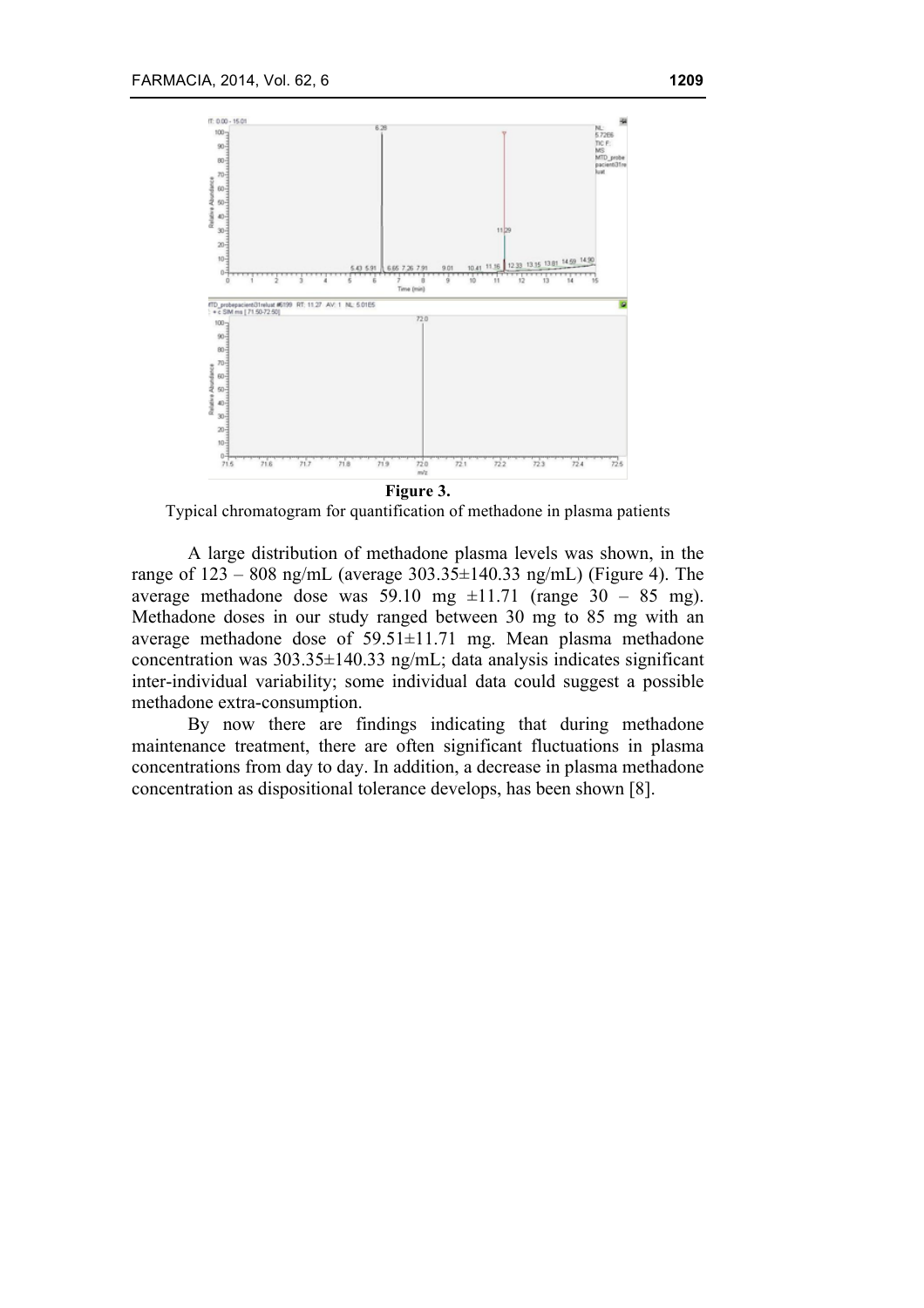

**Figure 4.** Relationship between methadone dose and plasma concentrations

The normal unimodal distribution curve has been shown in Figure 5, for methadone dosage, which signifies a normal distribution.



Histogram for the distribution of methadone dose

The results on plasma methadone levels are in accordance with literature data which indicate plasma methadone levels between 150 and 600 ng/mL to counter for the craving effect of opioid addicts. However, based on the methadone concentration in plasma, inter-individual variability exists in response to methadone. In a review regarding the metabolism,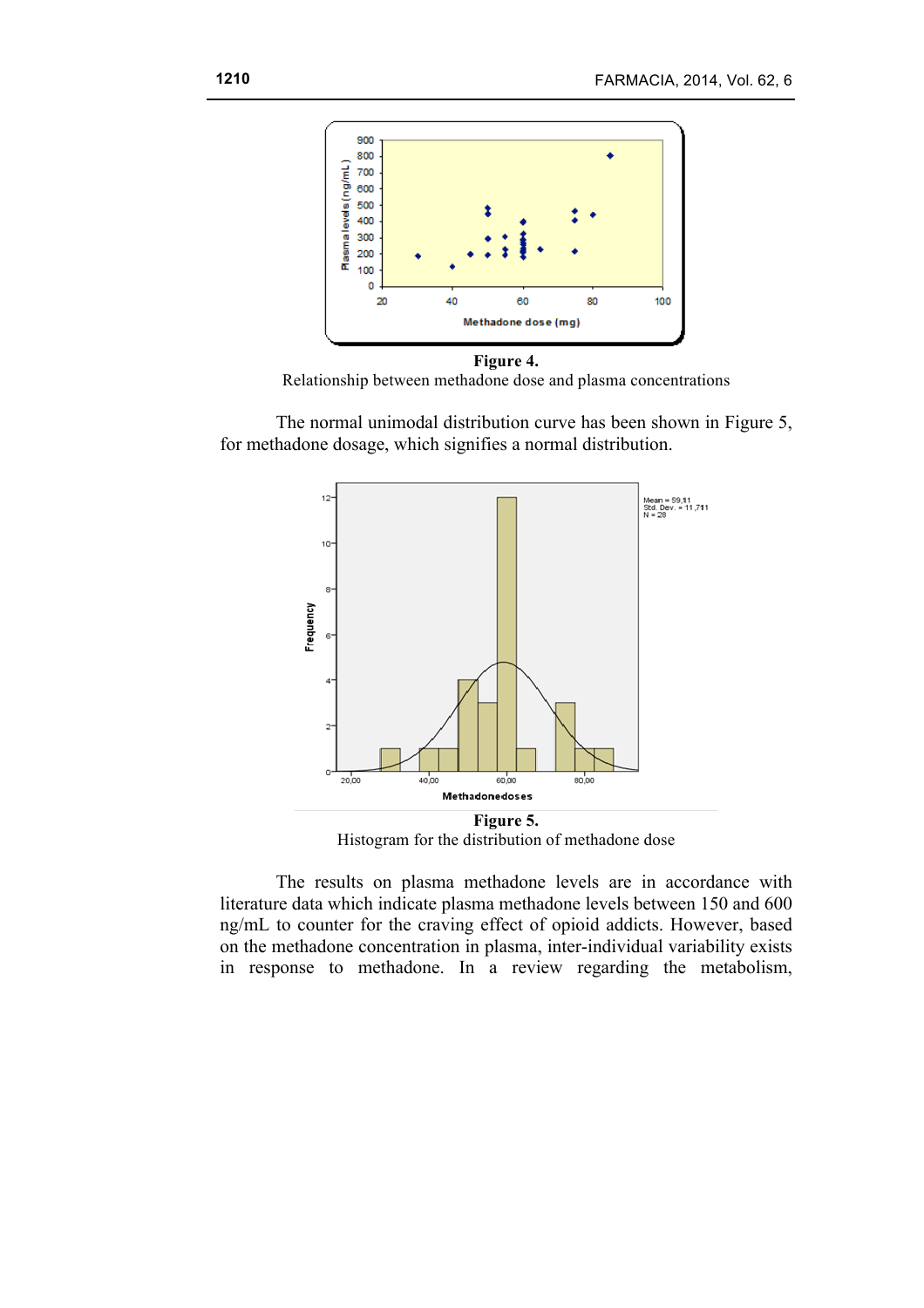pharmacokinetics and interactions of methadone, Ferrari and al showed that the pharmacokinetics of methadone varies greatly from person to person and the administration of the same dose could result in considerably different concentrations [6]. Recent data indicate that HCV infection influences the plasma concentrations of methadone; therefore, it has been shown that the average total plasma methadone and methadone R enantiomer concentrations were higher in the HCV antibody-positive than in the HCV antibody-negative patients [13]. Studies on methadone pharmacokinetics indicate a large inter-individual variability in the activity of CYP enzymes implied in methadone biotransformation as responsible for the variability in methadone kinetics and plasma levels [3].

The distribution of methadone plasma levels *versus* methadone doses showed statistic significant positive correlations (Pearson  $r = 0.567$ ,  $p_2$  = 0.002); weak positive Kendall and Spearman correlations have been found (r = 0.309,  $p_1 = 0.031$  and r = 0.395,  $p_1 = 0.037$ ).

The possible correlations between methadone doses, methadone plasma concentrations and different biochemical and haematological parameters (descriptive statistics is shown in Table II) have been also evaluated. No correlations have been found between methadone plasma levels and biochemical and haematological parameters. AST was significantly correlated with ALT and GGT (Pearson  $r = 0.934$ ,  $p_2 = 0.0001$ , and  $r = 0.489$ ,  $p_1 = 0.029$ ).

#### **Table II.**

| <b>Parameter</b>                |         | Minimum Maximum | Mean    | <b>Std. Deviation</b> |
|---------------------------------|---------|-----------------|---------|-----------------------|
| Methadone dose (mg)             | 30.00   | 85.00           | 59.10   | 11.71                 |
| Methadone plasma levels (ng/mL) | 123.00  | 808.00          | 303.35  | 140.33                |
| AST (IU/L)                      | 11.00   | 225.90          | 54.85   | 52.92                 |
| $ALT$ (IU/L)                    | 4.70    | 262.30          | 70.90   | 72.52                 |
| GGT (IU/L)                      | 4.00    | 370.00          | 66.70   | 92.71                 |
| Glucose $(mg/dL)$               | 63.00   | 144.00          | 89.15   | 19.59                 |
| Cholesterol (mg/dL)             | 95.00   | 202.00          | 143.45  | 29.56                 |
| Triglycerides (mg/dL)           | 55.00   | 287.00          | 129.25  | 55.65                 |
| Haemoglobine (g/dL)             | 11.70   | 14.70           | 13.32   | 1.10                  |
| Leucocyte count                 | 4600.00 | 6180.00         | 3320.01 | 1416.15               |

Descriptive statistics for biochemical, haematological and analytical parameters

Results from our study showed a positive, significant correlation between methadone doses with its plasma levels. These results are consistent with other studies indicating that the plasma methadone levels are fairly correlated with methadone doses. The correlation coefficients reported in different studies were between weak and strong:  $r = 0.20$  ( $p < 0.05$ ) [1];  $r = 0.55$ ,  $(p < 0.01)$  [5];  $r = 0.82$ ,  $(p < 0.001)$  [12]. Although the correlation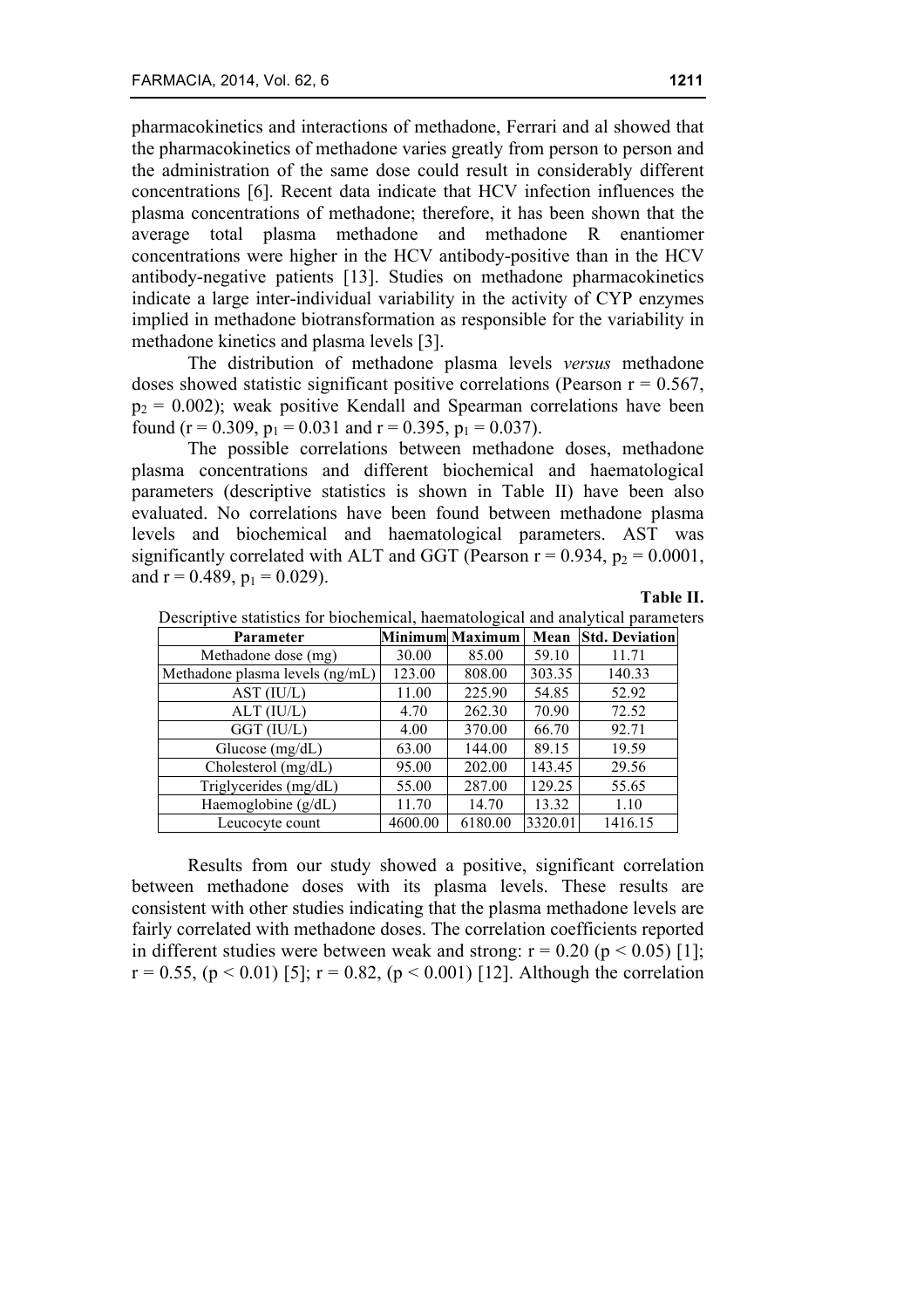between methadone doses and plasma levels was highlighted in many studies, it is suggested that a true significant linear association is very difficult, as the plasma level depends on different factors. Specific cytochrome P-450 gene polymorphisms might determine slow metabolizers, rapid metabolizers, and ultra-rapid metabolizers [4]. It has been suggested that the correlation is higher when the patient has a complete abstinence from illicit drug [9]. In addition, there are findings suggesting that the linear relationship between methadone dose and its serum concentration in lower doses (below 80 mg) cannot be extrapolated to higher doses [10].

## **Conclusions**

The results of our study are in agreement with the current view of a fairly relationship between methadone dose and plasma methadone concentrations in patients with methadone maintenance treatment.

The study suggests therapeutic drug monitoring during methadone substitution therapy as a useful tool to assess the treatment compliance and to detect the patients with extra-methadone consumption. In addition, evaluating plasma methadone concentrations could contribute to a personalized methadone therapy approach, by establishing the optimum dose of methadone and reducing the unwanted side effects.

#### **Acknowledgements**

This paper is supported by Sectoral Operational Programme Human Resources Development (SOP HRD), financed from the European Social Fund and by the Romanian Government under the contract number POSDRU/159/1.5/S/132395.

#### **References**

- 1. Charlier C., Dessalles M.C., Plomteux G., Methadone maintenance treatment: is it possible to adapt the daily doses to metabolic activity of the patient? *Ther. Drug Monit*., 2001; 23(1): 1-3.
- 2. Ciobanu A.M., Baconi D.L., Barca M., Negrei C., Cristescu I., Balalau D., GC–MS method for methadone quantification in plasma. *Toxicol. Lett*., 2009; 189S: S62.
- 3. Crettol S., Déglon J.J., Besson J., Croquette-Krokar M., Hämmig R., Gothuey I., Monnat M., Eap C.B., ABCB1 and cytochrome P450 genotypes and phenotypes: Influence on methadone plasma levels and response to treatment. *Clin. Pharmacol. Ther*., 2006; 80(6): 668-681.
- 4. Eap C.B., Bertschy G., Baumann P., Finkbeiner T., Gastpar M., Scherbaum N., Interindividual Variability of Methadone Enantiomer Blood Levels to Dose Ratios. *Arch. Gen. Psychiatry*, 1998; 55(1): 89-90.
- 5. Eap C.B., Déglon J.J., Baumann P., Pharmacokinetics and Pharmacogenetics of Methadone: Clinical Relevance. *Heroin Add. & Rel. Clin. Probl*., 1999; 1(1): 19-34.
- 6. Ferrari A., Rosario Coccia C.P., Bertolini A., Sternieri E., Methadone metabolism, pharmacokinetics and interactions. *Pharmacol. Research*, 2004; 50: 551-559.